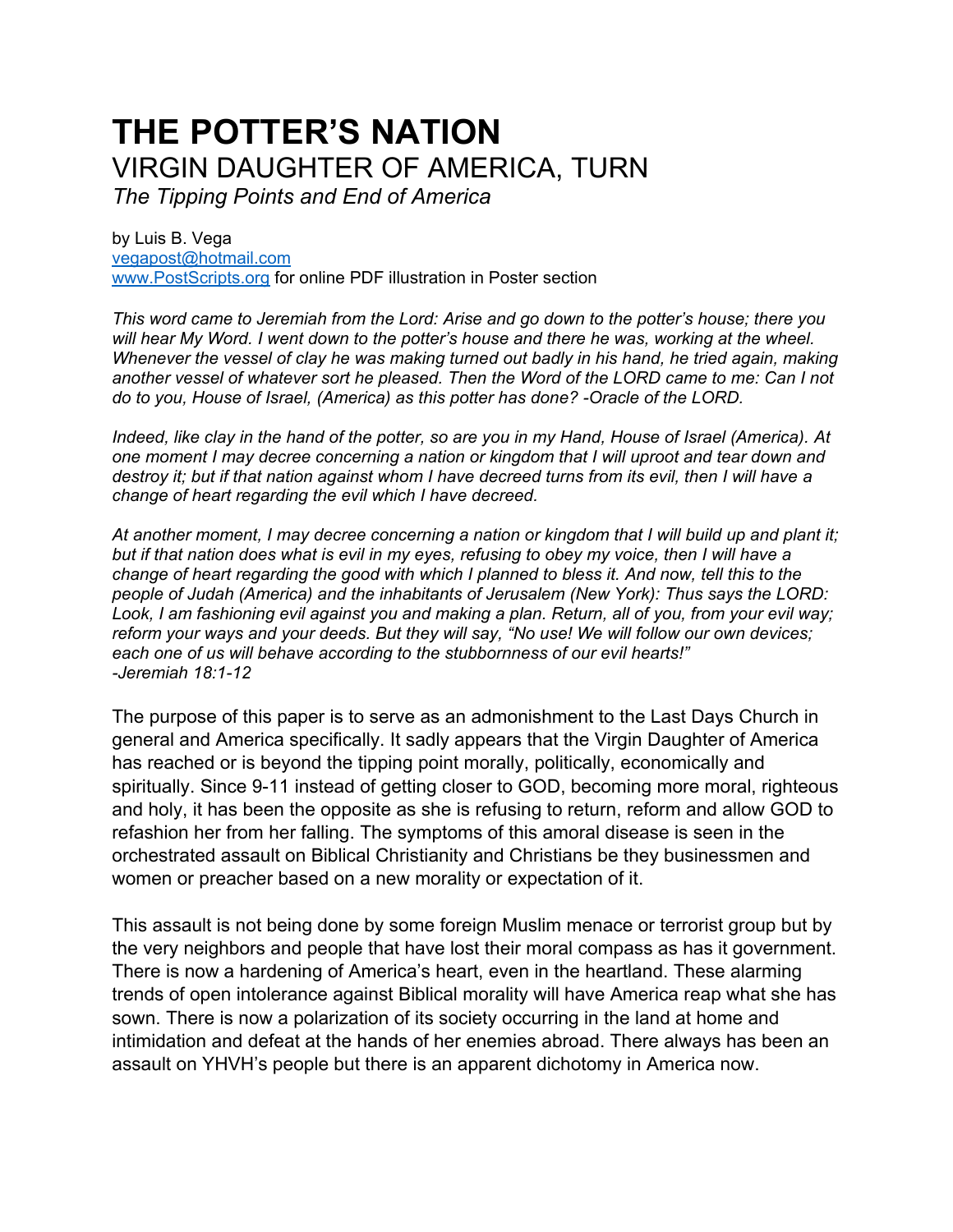#### **The New Morality**

The issue is whether Biblical Christianity is legally relevant or should it continue to be protected in America. Should Christians for example not be legally required to perform a service or an act that goes against what the Bible clearly states is sinful or against their conviction? The politically correct answer based on an amoral society that America has now become is that Christians, regardless of their convictions have to compromise their faith and oblige a particular community's demands or a State's law. For some Christians the issue is the acceptance of those that chose a sinful lifestyles for example as this is at the core of America's new morality, which is really no morality at all or amorality. This topic has reached a tipping point to the levels of a national debate and backlash in America against traditional Biblical Christian morality.

With a new morality comes a new logic. What most refuse to accept is that preferring or practicing a deviant sexual lifestyle is not the same as being protected due to one's race for example. Being of a particular race is not a matter of choice or a moral issue, it is not an issue of right or wrong as is sexual behavior, choices and practices for example. On one front, what the community of such deviant lifestyles seek to obtain from a civil rights approach at imposing their morality on America is to remove the moral stigma and guilt their lifestyle is associated with and wrap themselves with the usurped flag of the civil rights struggle. At the core of the revisionist morality that the Virgin Daughter of America has accepted instead of the laws protecting the freedom of religion is the loss of potential revenue in the pretext of 'defending' religions freedom.

Based on the best economic forecasts, the economy of America is about to implode in the fall. Perhaps America is on the verge of total collapse with ensuing Martial Law, detentions, guarantees, food riots and the suspension of all Civil Rights. All that is argued at the forefront of the national dialog now is the issue that 3% of a particular population have persuaded the vast majority of America now into believing that Bible believing Christians should be ok with legally protecting immorality for the sake of not disturbing the Final Four basketball finals. Astonishingly it is only a 3% minority population, as determined by the CDC that has used, is using and will use business and America's love for making money to trump the morality of Bible believing Christians in America.

The irony is that it was America's Christian morality that set the stage for the greatest opportunity to have civil rights of any nation on Earth because America was founded of Biblical morality based on the principles of Jesus Christ. The acceptance of an alternate morality has been so impressed and conditioned upon the Virgin Daughter of America that it has been convinced such an alternative morality is an issues of civil rights now. What is worse is that what has fueled the revisionist re-wording of such Religious Laws has not been necessarily affected by the protests or backlash of the 3% and their supporters to include some people that call themselves Christina but don't believed the Bible or ignore the words of Jesus.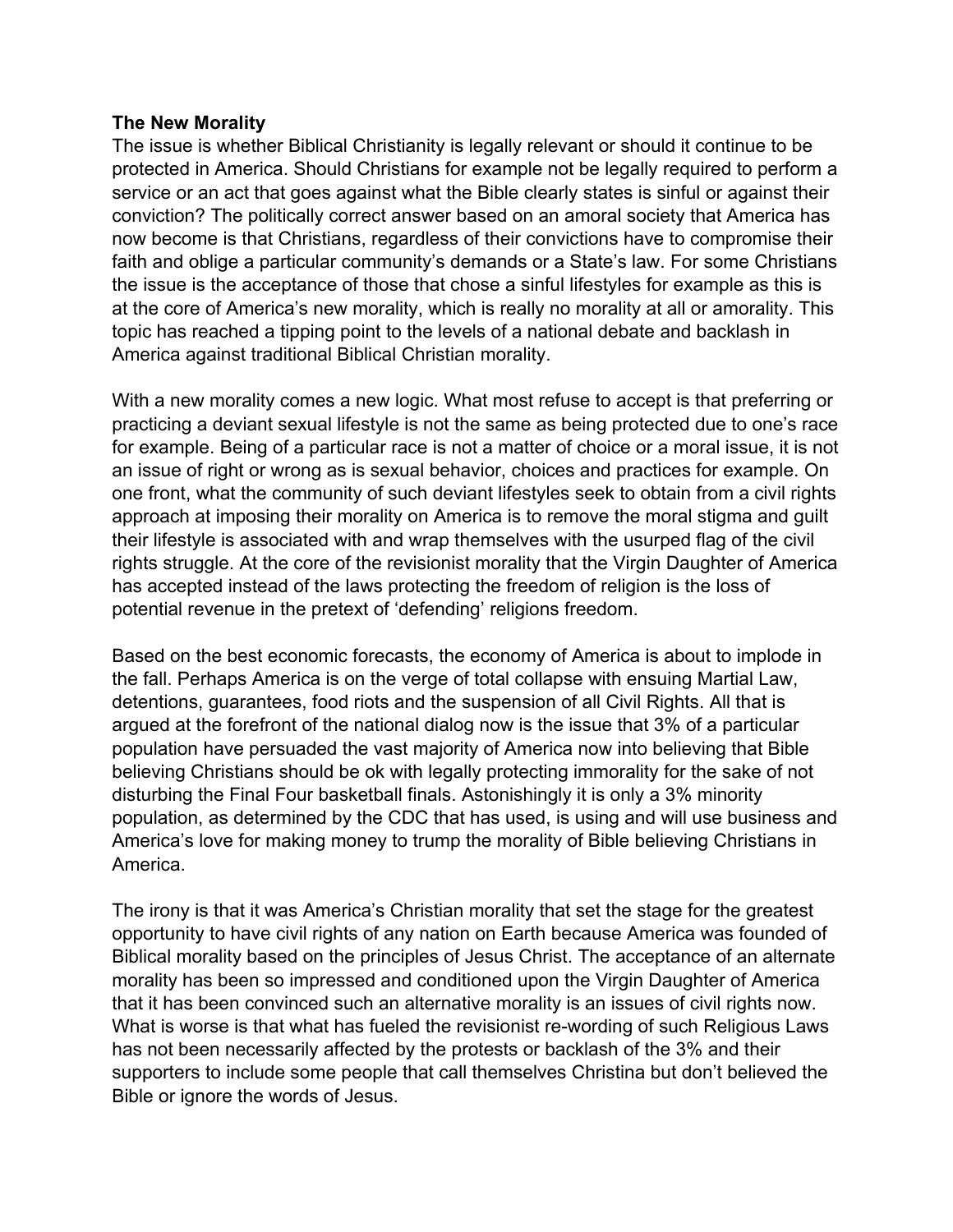The major influence to revise the language of the Religious Laws in the books is due to the potential loss of revenue that many American states and cities fear. It is not that Jesus needs the State's permission to preach the Gospel or to amend His expectations of what Biblical morality should be or what type of sexual practices should be legal. After all, marriage, sex and the family design is patterned after the Creator. It is Jesus' design based on the Philippians 3:20 and Genesis 1:1. Mankind has redefined marriage and sex since the Fall of the 1<sup>st</sup> marriage between one man, Adam and one woman, Eve. What is prophetic is that what Jesus stated about what the Last Days would be perplexed with just before His return was that the world, nations would be divided amongst themselves based on race and that the days would be as they were in Noah's day. Such days were in part characterized by immorality, amorality were different types of sexual practices would be occurring and different types of 'marriages' would be occurring. .

## **A Divided Christian Witness**

After the resurrection of Jesus and His directive to preach repentance unto salvation, the leaders of the nation of Israel's ruling council prohibited the Disciples by decree from further preaching because it was offensive and it brought to light the sins of the nation, their leaders and people. The correct response of the Disciples was that there is a higher law that Christians live by and are accountable to. The Bible does teach followers of Jesus to be good hard working citizens of a nation and obey the laws but when a law goes contrary to the belief of the Bible, the Christian must stand on principle of conscious and conviction no matter what the cost. For the Disciples of Jesus it was lashes on the back but they kept preaching. Eventually all were murdered except the Apostle John, the youngest. For many Christians currently in the world, they are being slaughtered; they are experiencing beheadings, rape, and murder at the hands of the Muslims. Will or could this type of persecution upon Bible believing Christian come to America based on its new morality? The answer is yes.

One point is that while most Bible believing Christians around the world are being martyred by Muslims in atrocious ways, the prevailing attitudes of American's new morality supported by some Christians has split the church in America. On one hand regarding same sex marriage, sexual preference and such affronts on traditional and accepted social norms, many mainline denomination do not see it as deviant and/or sinful as the Bible teaches. In fact many so called Christian denominations practice the ordination and marriage of such. On the other hand, the apparent Evangelical Christians that do stand-up or speak up against America's new morality are intimidated not to and are portrayed by the media as intolerant and bigoted and should not be worthy of legal protection by the State that was founded upon such religious freedom, principles and morality. The issue is that religious rights can to be guaranteed by the State eventually and it is not the State that guarantees them.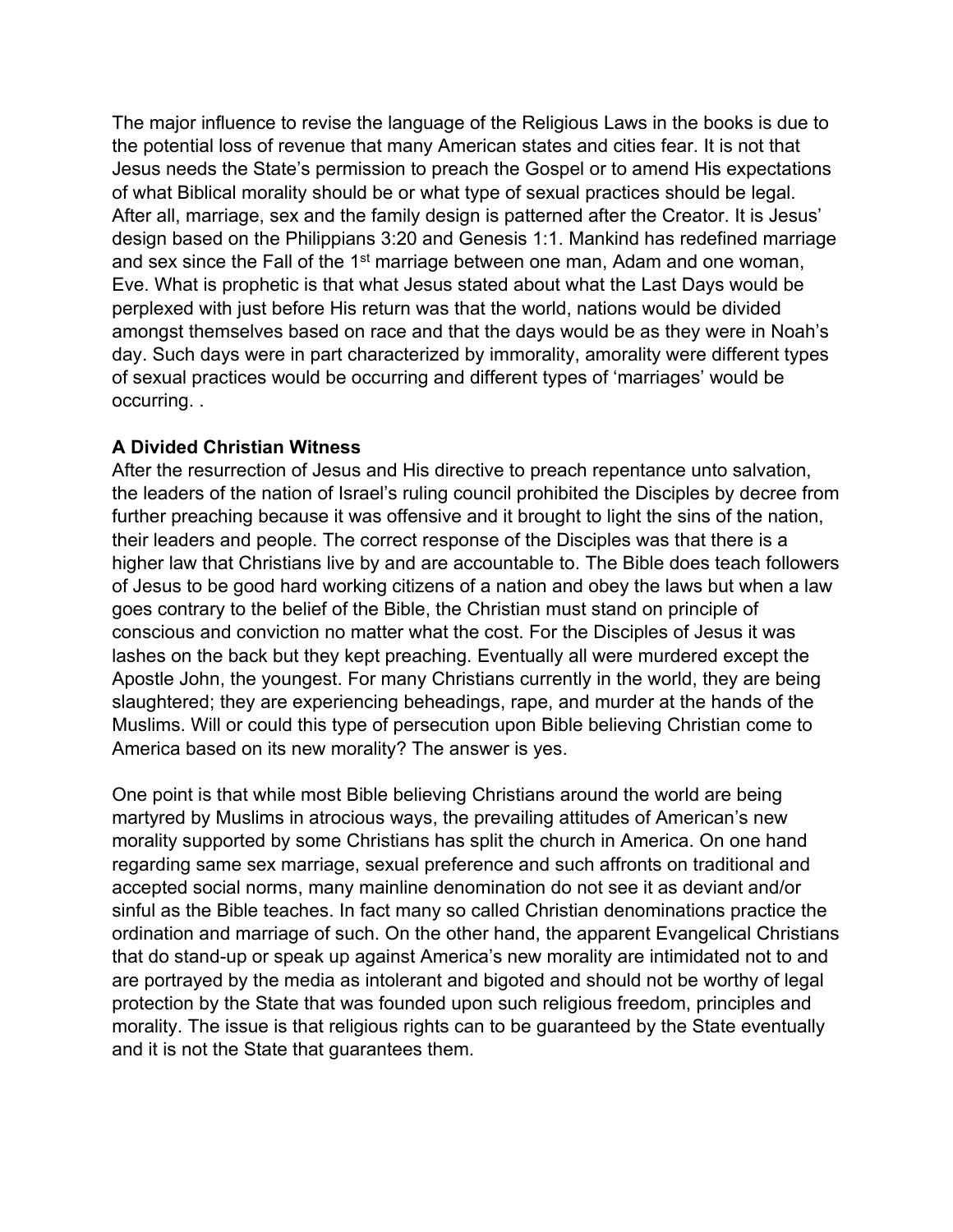Christianity is about Jesus and being a witness of His transforming work of taking good and bad sinners and making them GOD's Treasure in Earthen Vessels. And as usual the 'Freedom of Religion' laws do not really provide freedom of religion. Thanks to the Luciferian controlled media and Federal Judges that overturn referendums voted by the majority of voters there is now a criminalization of Christianity ensuing in America. Its objective is to silence the Christian witness in America. It will eventually succeed as it has to a certain extent already. The Biblical preaching that alternative lifestyles based on preferred sexual practices are sinful will soon be a hate crime and not tolerated because such a replacement morality of America do not want a constant reminder of guilt lingering around.

This is a spiritual principle as the Bible teaches that the darkness hates the light and is irritated by it because it exposes sin. The Bible will soon be a hate-book to be banned and those associating or practicing the 'radical' form of evangelical Christianity that is not politically correct will be jailed as it is the case in most of Europe now. As in other nations that have gone down this road of becoming amoral, those that do not go along will be targeted... quarantined for reeducation or worse. The point is that America may very well believe that it is so progressive and illuminated that it has reached its Utopia as the French Revolution promises, what it got was the Reign of Terror. This same blueprint protocols have been implemented now in America. The promise is always that it will achieve utopia but it will go the way of tyrannical dictatorships as the laws are never neutral and instead will be Anti-Christian.

When such a tipping point occurs in a nation once ruled by Biblical morality, the end result will eventually lead to the mass slaughter of not only is Christians but those deemed not suitable to be part of the system. Case in point are the failed state of the Middle East where Christians, Jews and Muslims are systematically being slaughtered. Slowly but surely, the Bible believing Christians who still stand on the WORD are being targeted and it is done by legislation on one hand. On the other, Bible believing Christians that have the means and power to influence and counteract such an onslaught don't. How this America's new morality protocols are seen in other venues that are attempting to silence Christianity is at the university level.

For example, the California State University system has implemented a decree coming down from the Governor that all university clubs have to have a non-discriminatory clause in their respective bylaws to allow any and all to join a club on campus. This would seem noble and progressive enough but the underlying intent is to curtail the power and influence of religious clubs, mainly to target the Christian ones that are most active, visible and effective at witnessing and evangelizing. As college campuses are one of the greatest mission fields, the Luciferians now have achieved a victory by this directive that was decreed by one man. The point is that the same argument of 'civil rights' was used to persuade a blanket decree without 'democracy'.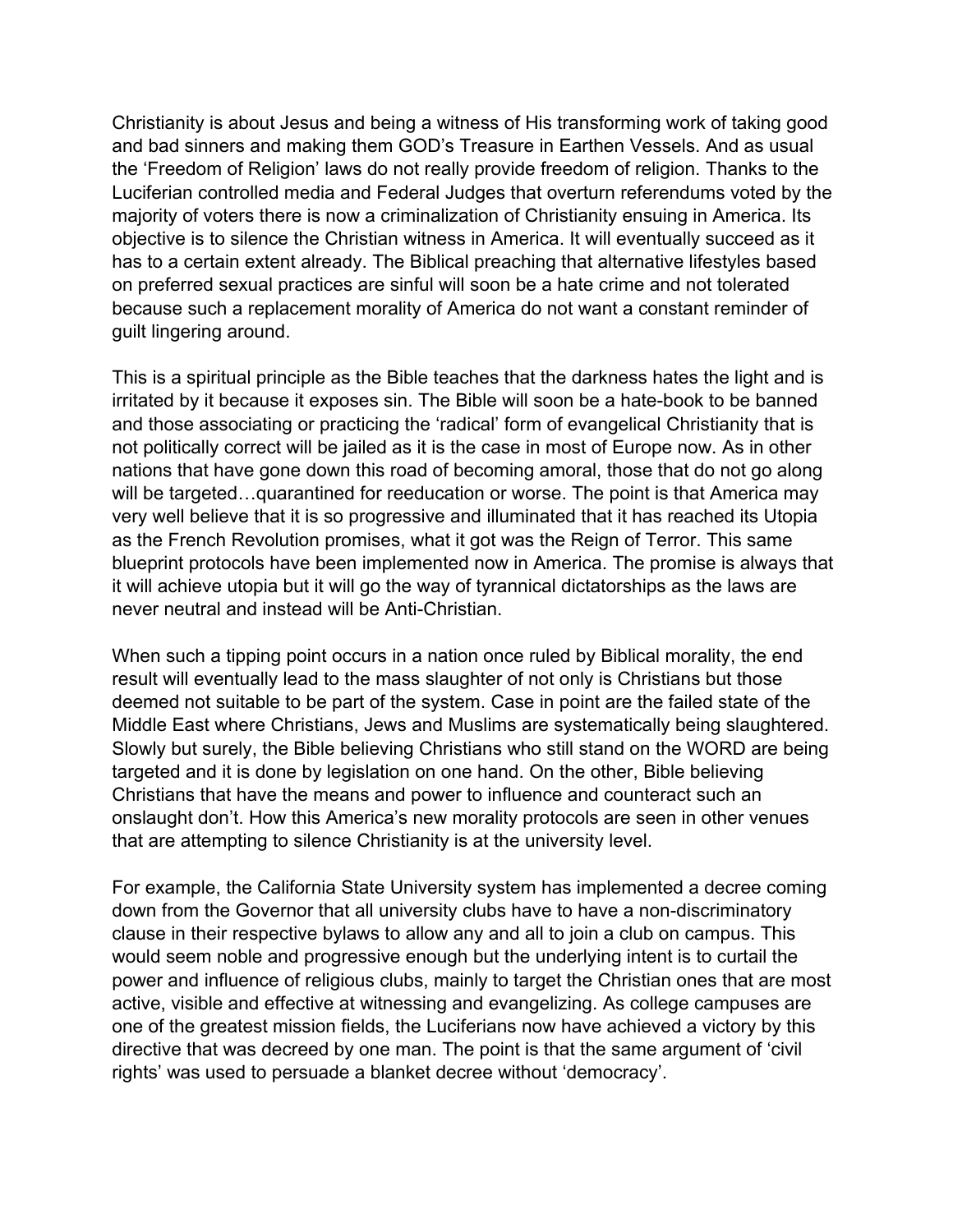There was no discussion of having student, staff, and parent or the public that pay the taxes to review and vote on such an issue. Moreover students that pay in their tuition and fees the right to access facilities and classrooms are being denied their right to assemble. The CSU system is the largest in the word with over hundreds of thousands of students not just attending from California, but other states in the Union of America and from other countries. For some students, foreign and domestic, it is the only exposure to the Gospel of Jesus they will ever get to hear and see. As the 'nonediscriminatory' clause then means is that for example, the club leaders that are elected have to allow for any student regardless if they subscribe or believe in the mission and/or purpose of a particular club.

Thus a club can be subverted and run and governed contrary to the club's directives and purpose for its existing. So this means that a Satanists can run and lead an InterVarsity club, in prayer, worship, Bible Study, etc. This is the point that such could be used to subvert and undermine the directives of the club, especially if it is Christian. This is the cause and its desired effect. What are the odd of this actually happening? One thing is for sure, the 'none-discriminatory' clause is again double-speak as it discriminates against Christians who wish to uphold their conviction that their club leaders by Christians. Despite attempts at meeting and at reaching a solution, the edict stands.

This is just an example of how the divide within the Church in America is seen and done by the few legally. On one hand there are Bible believing Christians that are doing all they can to make others aware of this underhanded decree by the Governor being pressured by special interests. The argument is again based on having 'equality and access for all'. Then on the other hand there are those Christians that do nothing to speak or protest such attempts to silence Evangelical Christianity. Here is an online link to article about is religious discrimination by the State. The point is this is an example of the trends that are alarming as America's new morality has crossed the tipping point were Christianity is being systematically marginalized legally. [http://www.christianitytoday.com/edstetzer/2014/september/intervarsity-now-](http://www.christianitytoday.com/edstetzer/2014/september/intervarsity-now-derecognized-in-california-state-universit.html?paging=off)

[derecognized-in-california-state-universit.html?paging=off](http://www.christianitytoday.com/edstetzer/2014/september/intervarsity-now-derecognized-in-california-state-universit.html?paging=off)

## **National Introspections**

Evangelical Christians, along with Home-Schoolers, those that are Constitutionalists, Libertarians, etc., are already on the Department of Homeland Security and U.S. Army's list of fringe radicals and terrorists watches. This is thanks to the Patriot Act that in part is really another example of double-speak to be used against the Patriots of America. Is this why the police all over the nation have been militarized? Is there a reason for domestic military drills and training? The Virgin Daughter of America was founded by Bible believing Christians escaping political persecution by the State in an attempt to live a life for the true King, Jesus in holiness and based on the principles of true peace, love and the pursuit of happiness. Sadly this is over now for America.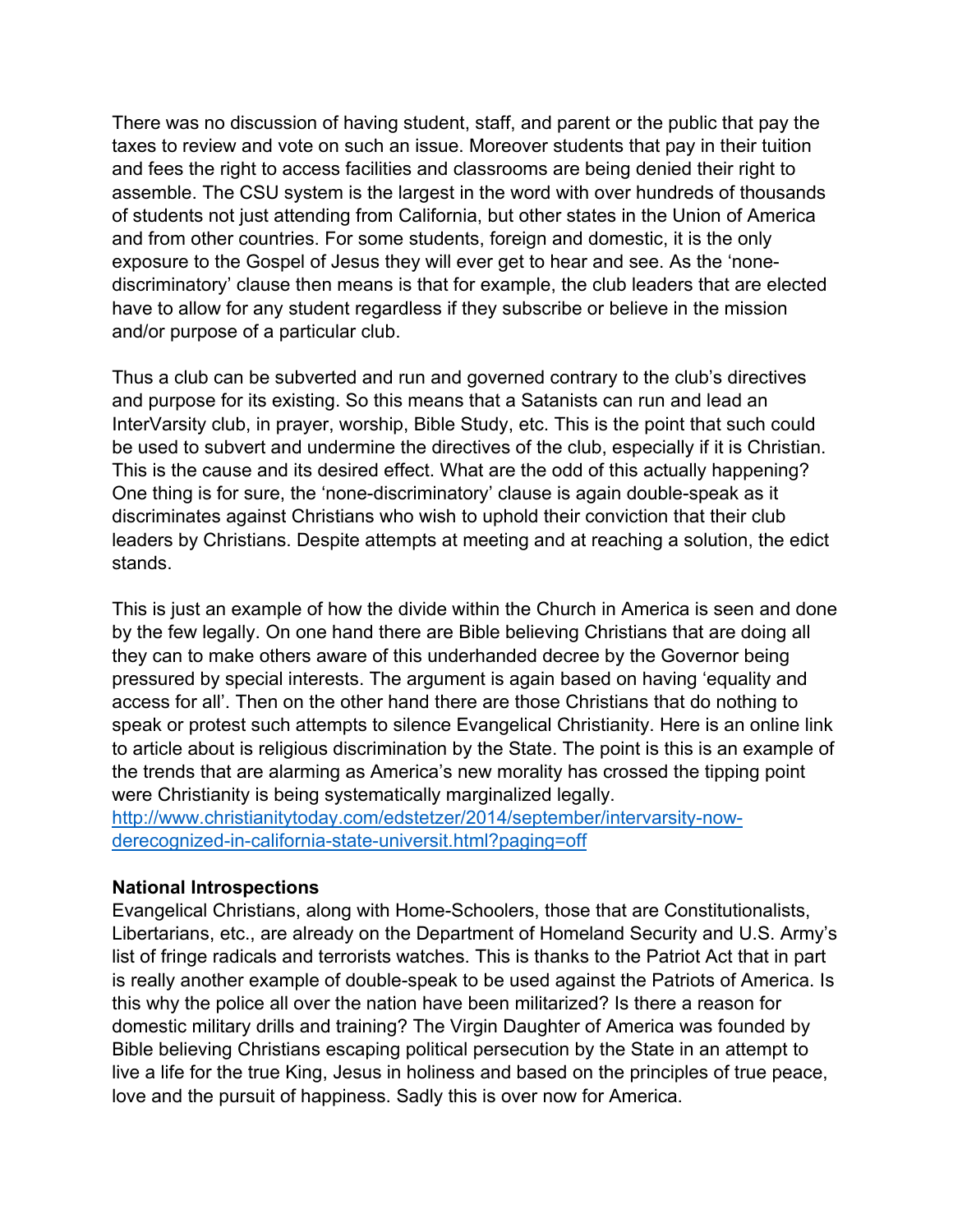Does a nation have an end? Has the Virgin Daughter of America seen the sun setting now? Many would say yes based on the apathy of the legacy of such people that were willing to sacrifice all to ensure such liberties. The Christian precepts of the Virgin Daughter of America allowed for the creation of a nation that for the first time in human history would be ruled by the people, in theory, that all were equal without having to be burned at the stake or murdered for their choice practice of religion. This society based on the laws of YHVH created the most powerful and prosperous nation on earth. The average family used to have a lifestyle and standard of living with guaranteed alienable right that surpassed the like of monarchs of the Old World. And when its Biblical morality was challenged as with ungodly human slavery, it took a civil war to rectify it.

Why? It is because by ensuring freedom of speech for example, of assembly and of religion, it guarantees also those that are contrary to such liberties to likewise exercise them. Although issues of alternate lifestyles and how marriage is now redefined has come, the point that those in such communities that demand such rights to practice them are using the courts now to do away with the moral foundation they can speak from. Thus that seek to silence and do away with all those that would be critical of their lifestyle fail to have learned from history that once the protection against the State is removed the State has ended up imposing tyranny in the end to all.

No nation can be blessed by YHVH or truly be free if it is not based on the righteous precepts of the Bible, especially the New Testament. It is not that 'God should bless America' but that America should bless God'. Such communities have now taken the fight for their imposed new morality to the heartland of America were one would hardly believe it could have become an issue. The contention is that a Christian business should not have the right to refuse catering based on the owner's religious convictions of not wanting to partake in them. Doesn't a business now currently have the prerogative to refuse service to clients for example that have 'no shirts or shoes'? The choice of who a person is having sex with is not a civil rights issue as race, gender, etc., and should not be.

America's national outcry and protests against Religious Freedom have reached the intolerant levels for even a Christian establishment's right to even voice their opposing opinion based on religious conviction. Demonstrators against the Religious Freedom laws in unison recited the Pledge of Allegiance, *'One nation under GOD…* How hypocritical in that they invoke the GOD of which the Virgin Daughter of America based its laws under. Such a community and even some Christians supporting such an alternative morality are always saying that Jesus taught never to judge and was all about love and acceptance. The Bible teaches that Jesus spent time with the 'sinners' and ate with the IRS but for the reason that He came for the sick and the Lost House of Israel. He sought repentance by showing compassion and mercy. The religious too, on the other hand He was harsh with because they knew better but Jesus' morality and expectation is still, *'go and sin no more'.*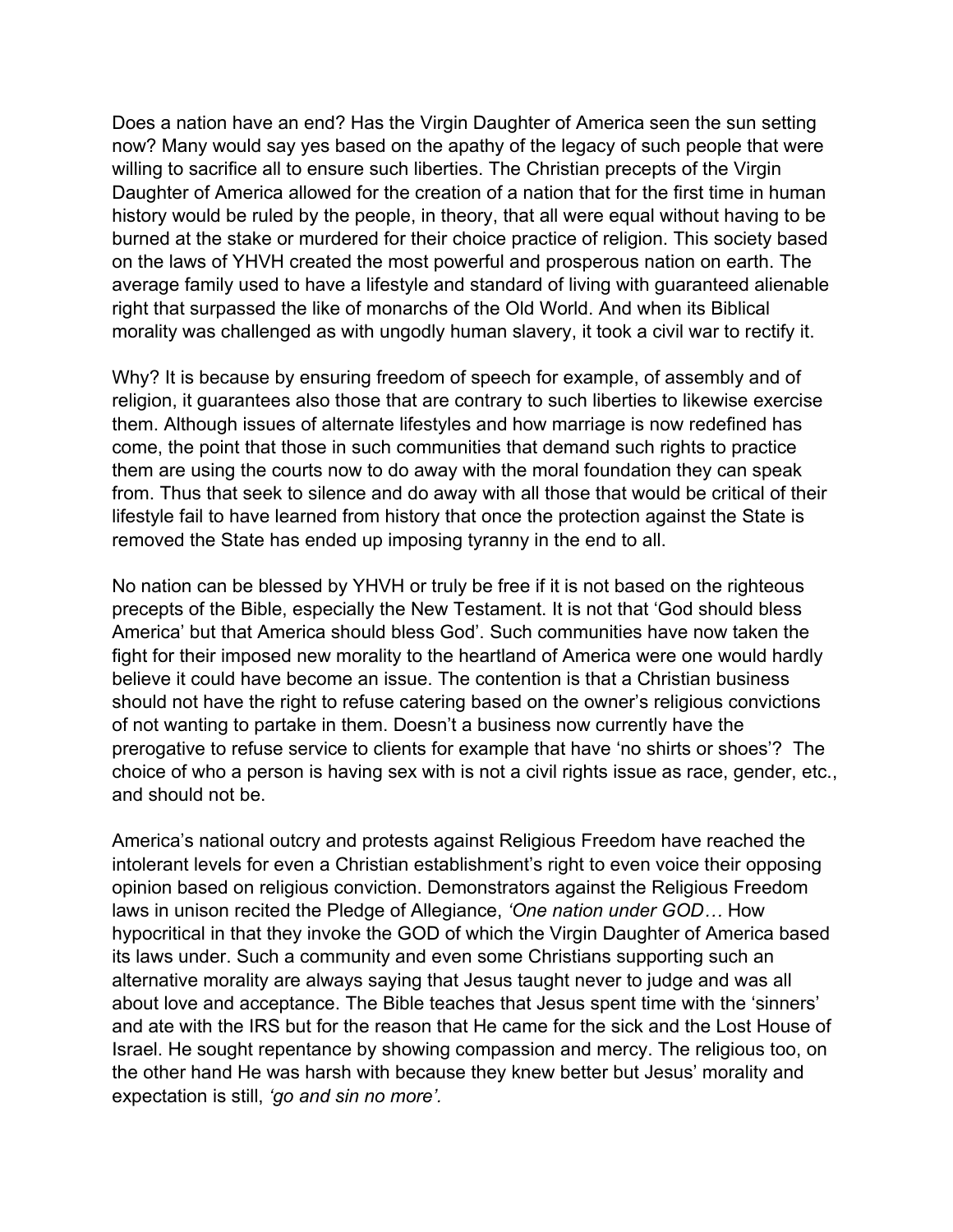The dichotomy that is occurring in America now is the fruit of decades of their work that is not just to obtain legitimacy pertaining to their alternative lifestyles, legally. The point is that such seek to have an accepted notion of normality about the new morality of America they have imposed; Bible believing Christians are in the way because the light hurts their eyes. Their efforts have come to the point that the tables have been turned on the American general conscious as they are effectively convincing Main Street America that it is the Bible believing Christians who are now not 'normal' and are to be legally marginalized. The point is that when a nation's laws are based on amoral and/or immoral standards of lifestyles and behavior, there is no value of the human soul, spirit and body as the laws are deferred only to the State as the ultimate authority. As history has attested to, a State will always go the way of a Nazi Germany or a Stalinist Russia.

This is where America is at. It is at the crossroads and at a juncture of a transformation that has come as a result of the spiritual vacuum that has come in because she has turned her back on YHVH, the same GOD of Israel as He is the LORD over the nations. America started out as like a vessel in the Potter's hand that Jeremiah 18 speaks about concerning the same moral state of affairs for Israel. Will America go the way of Israel as the LORD allowed her enemies to conquered from within and without because she loved her sin and refused to return, reform and not refuse the LORD's correction? As noted, the symptoms of such a divergence of and a replacement of morality of a nation can be seen by the overtaking of her enemies at home and abroad and also by the type of President it was appoint to have, not elected.

## **The Judgment Tipping Point**

Many would argue that based on the relevant morality America is accepting, it is reflected in the type of President it has. As it pertains to America's enemies abroad, the current President is reluctant to equate ISIS with Islamic terror and call evil, evil. Many believe that Barach Hussein Obama is in fact a crypto Muslim that is doing all he can at every crisis with radical Islamic crimes at home to 'sanitize' them and blames it on radicals that are attempting to 'perverse' it. Unlike Jesus' ministry and beginnings, the Disciples of Jesus did not go on a murderous hell bent conquest of submit or die. The Roman Catholic Church did this but it was not Christian to torture and administer an Inquisition.

True Christianity's history was, is and will be one of martyrdom at the arenas filled with lions and crucifixions from its very beginnings. Jesus' Christianity was not a bloody history of conquest as it was with the inception of the false prophet Mohammed with Islam. What the Crusades where was a Roman Catholic conquest in the name of Jesus, this is the example of the attempted 'perversion'. It is a matter of history that Mohammed murdered his way through the conquest of the Middle East. His disciples to this day are only following the core values expected of their master.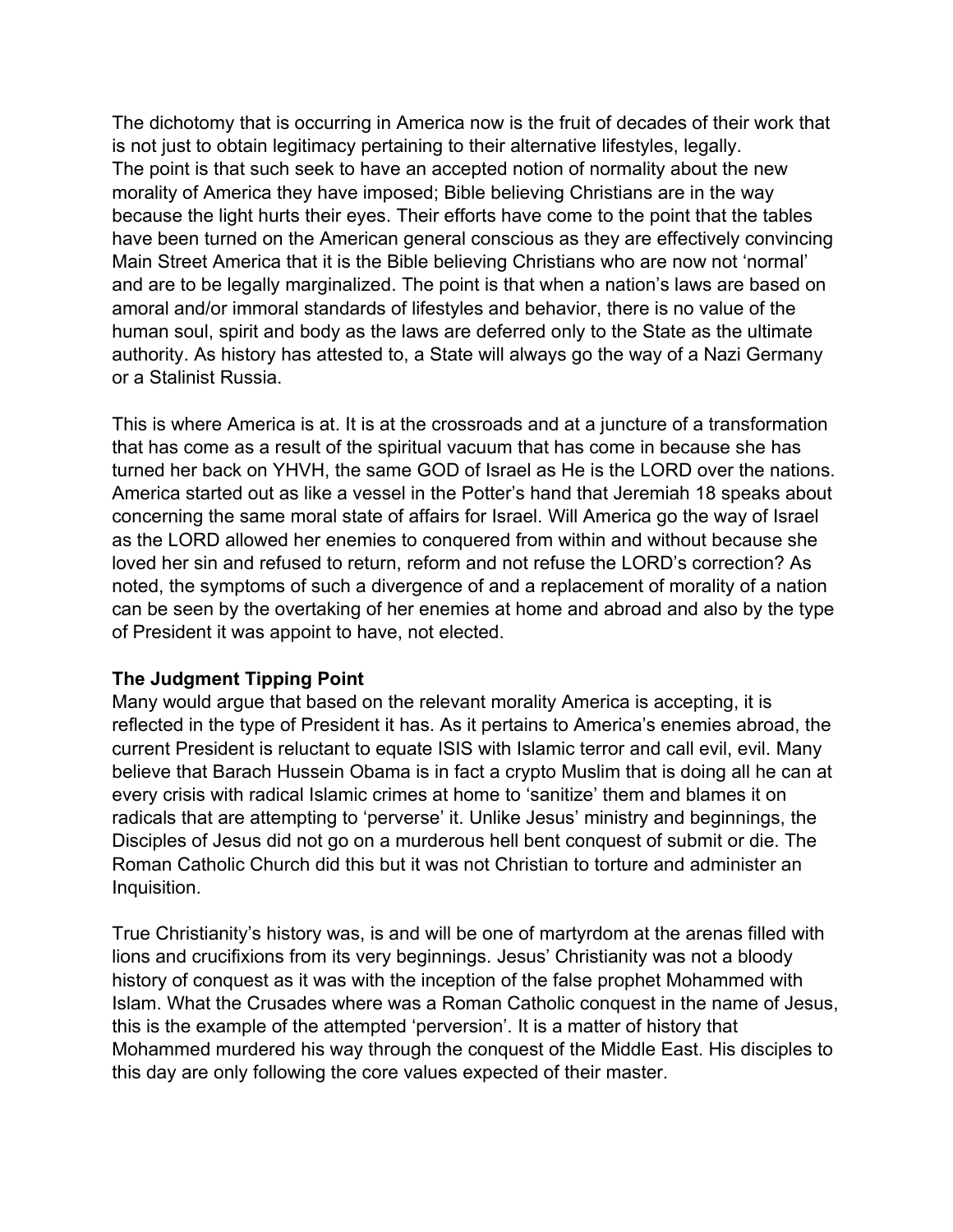Mohammed set such a protocol of terror and bloodshed specifically designed against the Jews and Christians and codified it in their so called 'sacred' book of systematic evil, terror and murder. Obama dearly would want to believe that Islam could be as the Christianity of Jesus, the true and last Prophet of YHVH but it can never be. This study suggests that the rise of ISIS and their Barach Hussein Obama are part of the Last Days prophetic signs of judgment upon America because she has no longer wanted to be in the Potter's wheel and continue in the ways of the LORD. America has stopped dealing with her sins but has instead embraced them. In YHVH's economy, when a country reaches this tipping points, there is nothing but defeat, conquest and occupation left as it was for Israel.

Many Christian Believers are having visions and dreams about the invasion and nuking of America. As to the time frame? Perhaps it will occur during the Tribulation. If the Rapture does not happen soon after the 2014-15 Tetrad period or within a year or so after, American Christians are going to see persecution of the likes of the Middle East and it is already occurring. What will it look like? It could look little Christian Yazidi girls are being sold as sex slaves by Muslim Jihadists in the Middle East as young as 9 years old. An NBC News special report stated that what is occurring is 'pure evil'. The little girls are raped until they bleed on end for months at a time. The young Christian Yazidi men are beheaded (21 Coptic Christian 7-7-7). Others are burned alive and as ISIS captures a Christian city, they systematically slaughter even the children.

Yet Obama reiterates that 'the U.S. is not at war with Islam' nor 'will it ever be at war with Islam'. On one hand he is even helping Iran with coordinated fights against ISIS in Iraq all the while he is arming ISIS to fight against Assad of Syria still. All the while Christians are being slaughters overseas. Meanwhile back at home, as Christian women and young girls are subjected to such atrocities of Muslim sadomasochism, in American women flocked to see the release of the 50 Shades of Grey in record numbers. What is so disturbing is that the movie depicts the same *sadomasochist*  perverted appetites of the Muslim men of ISIS. Ironically this man in the movie is so conveniently named 'Christian' as if to mock and muddy the reputation of Christian manhood and morality.

This woman in the movie seeks to have the same effects of obtaining sexual pleasure from pain to the point of blood. Is this movie in America at this time any indication of the callousness of America that she is so numb to what is about to happen to her? Many would agree that it is America's time for judgment; a tipping point has been reached in that her time is up as she has not been willing to repent. This will be the same case of the last facet of the Church Age that is Laodicea. It is said of her that the LORD gave her time to repent but she was unwilling. Is it no different now for American in general and for the Church of Jesus in America specifically? This echoes the judgment that came upon Israel. YHVH warned His nation through Jeremiah and gave an object lesion of the Potter and the Clay.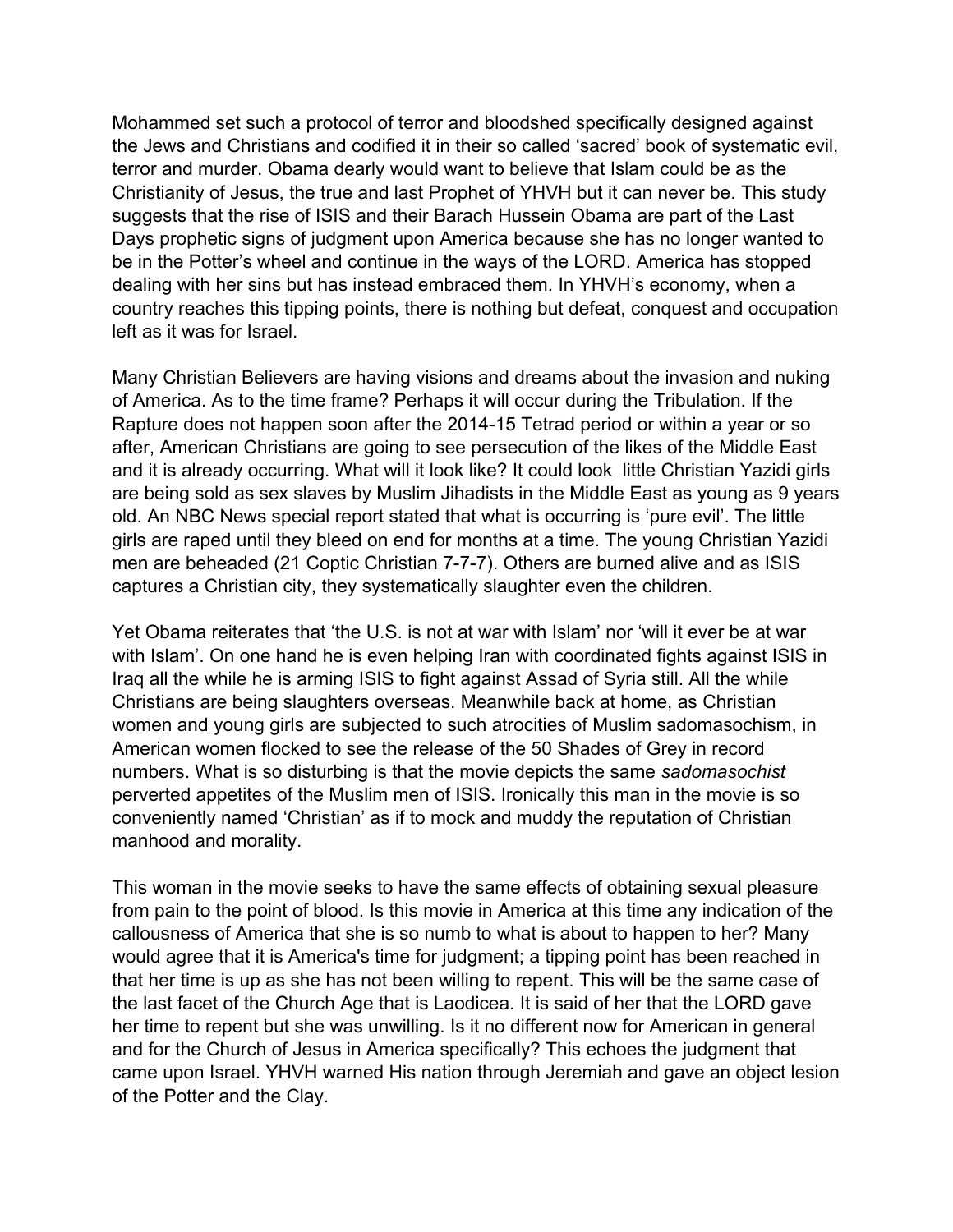#### **America's New Morality**

Israel got to the point as the Church of Ephesus that lost her 1st Love. There is a remedy as it was prescribed by the Great Physician, to Remember, Repent and Redo. This same solution was given to Israel through Jeremiah and the parable of the Potter's Wheel. Sadly the heart of Israel as it is now for America and its President is that it will get harder and thus national judgment of the likes of which America has not seen will be seen. If America is as a woman, a euphemism that she is often attributed to wants sexual pain, blood, rape and torture, she will have it. Perhaps it might even be caused by the hands of like-minded maniacs as the Muslim ISIS fighters that will continue to behead those that come to faith in Jesus during the Tribulation period.

Could there be a fair trade? Could the American women that want such 'kink' go over to the sexual exploit of ISIS or Boko Haram in Nigeria that kidnaps young Christian girls for slavery in exchange for the innocent little Christian girls the Muslim Jihadists are raping and mutilating indiscriminately? The Muslim Jihadists that are selling little girls into sexual slavery are no better than the 50 Shades of sadomasochistic psychopaths; but wait, their Muslim god is 'Great'. Wait, Virgin America now has become so bored in her prosperity and affluence that the natural sexual relations cannot satisfy her but pain, torture to the point of blood. And such want to make it legal as a 'civil liberty' and right to do so. Like Israel pursuing her many 'lovers', America, even as a type, American women seek to satisfy divergent and perverted appetites within a new morality.

The LORD Jesus warned of the doctrines of Jezebels within His Church that causes many to commit fornication and sexual sin even to this day. It is bad enough that the Church is tempted by sexual sin from without but it is also coming from within. What the communities that engage is such practices would want is to have America think that it is 'normal'. In terms of Libertarian principles, people can do what they want behind their closed doors but please don't call it Christian. The Apostle Paul recognized this proclivity even back when he addressed sexual sin in the Church, as many were turning to deviancy. This issue is the same, it occurred at the beginning as it is at the end even now.

Many students of prophecy say that there needs to be persecution in America to cause repentance, in and out of the Church. Such say that in tears as Paul had a similar burden for Israel's repentance as did Jeremiah, the Weeping Prophet, but she was not willing. He wept because of Israel's 'new morality' she had embraced and he know what would become of her, her destruction. Most Bible believing Christians in the world suffer hunger and poverty and going without and depending on others for food and/or shelter at times. Many are persecuted for merely being Christian. The point being is that it does cost them everything to stand for YHVH's morality. In America, Christianity and her 'covenant with YHVH has fast become a cheap thing to exchange and cast aside for a new morality of only the 3%. It is the age of Laodicean Church which in itself is the sign that the Church Age is about to end.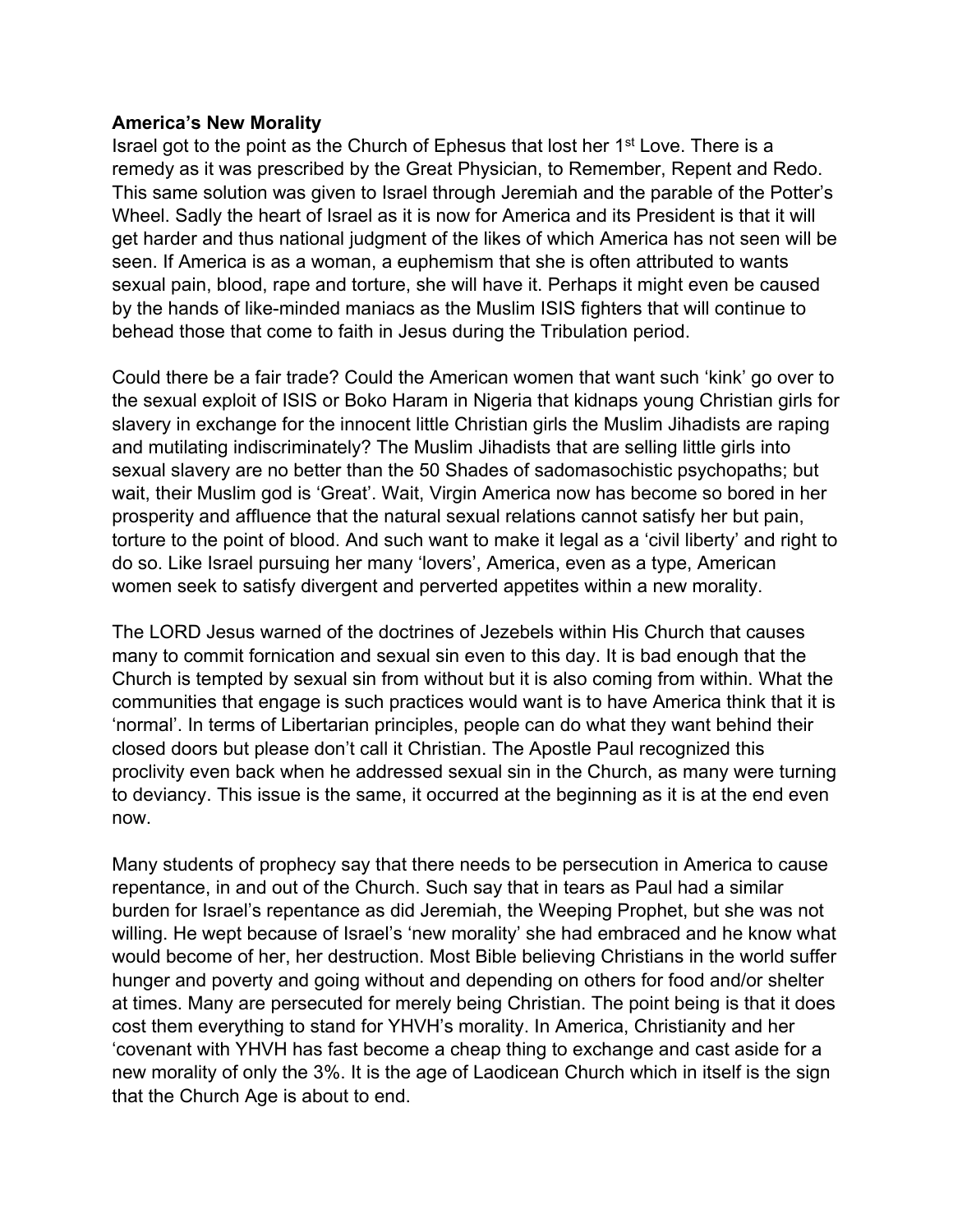On one had the most prominent Christian ministers pray to Isa at Obama's inauguration and other Christian celebrities embrace same sex marriages as in the church and this is not to mention the full on apostasy of whole denomination that practice and perform gay marriages. Such can do what they will but please don't call it Christian, or in the Name of the Holy LORD Jesus, who designed, created and sanctioned marriage between Adam and Eve, a man and a woman. Then there are Christian artists that erroneously believe Isa, the Muslim Jesus is the same Jesus of the Bible. Let's do a comparison study of each Prophet based on the tenants of their respective scripture.

#### *Muslim Isa or Jesus of the Quran*

*Is not GOD Creator Not GOD the SON Was only a Prophet Is a Slave of Allah Did not die physically on the cross A disciple took his place Did not resurrect Will return to help the Mahdi Converted to Islam Will kill Christians for not submitting to Allah Will kill Jews and tear down the Crosses Will 'correct' His teaching as he was misunderstood*

#### *Christian Jesus of the Bible*

*Is GOD the Creator Is GOD the SON Was not only a Prophet, but Priest and King Came to set the Slaves of Allah, aka Satan Died physically on the cross A disciple took his place Resurrected on the 3rd Day as the Sign of Jonah Will return to destroy the Mahdi Will convert Islam Will destroy His enemies in the brightness of His Appearance*

So when a beguiled Christian foolishly says or exclaims that Isa is the same Jesus of the Bible, they in fact are attesting that they either don't know their Bible or refuse to believe the principle elements of what Christianity is founded upon. Thus to have the main Christian preachers of this current generation pray in the name of Isa, is attesting to the degree of just how far, how apostate this Laodicean Age period has summed up its end. It's the 'average' American, the church bench-warmer that has had it so good all these years that has been fattened for the slaughter; it will really be hard for such. The Laodicean Church has really done a number on America.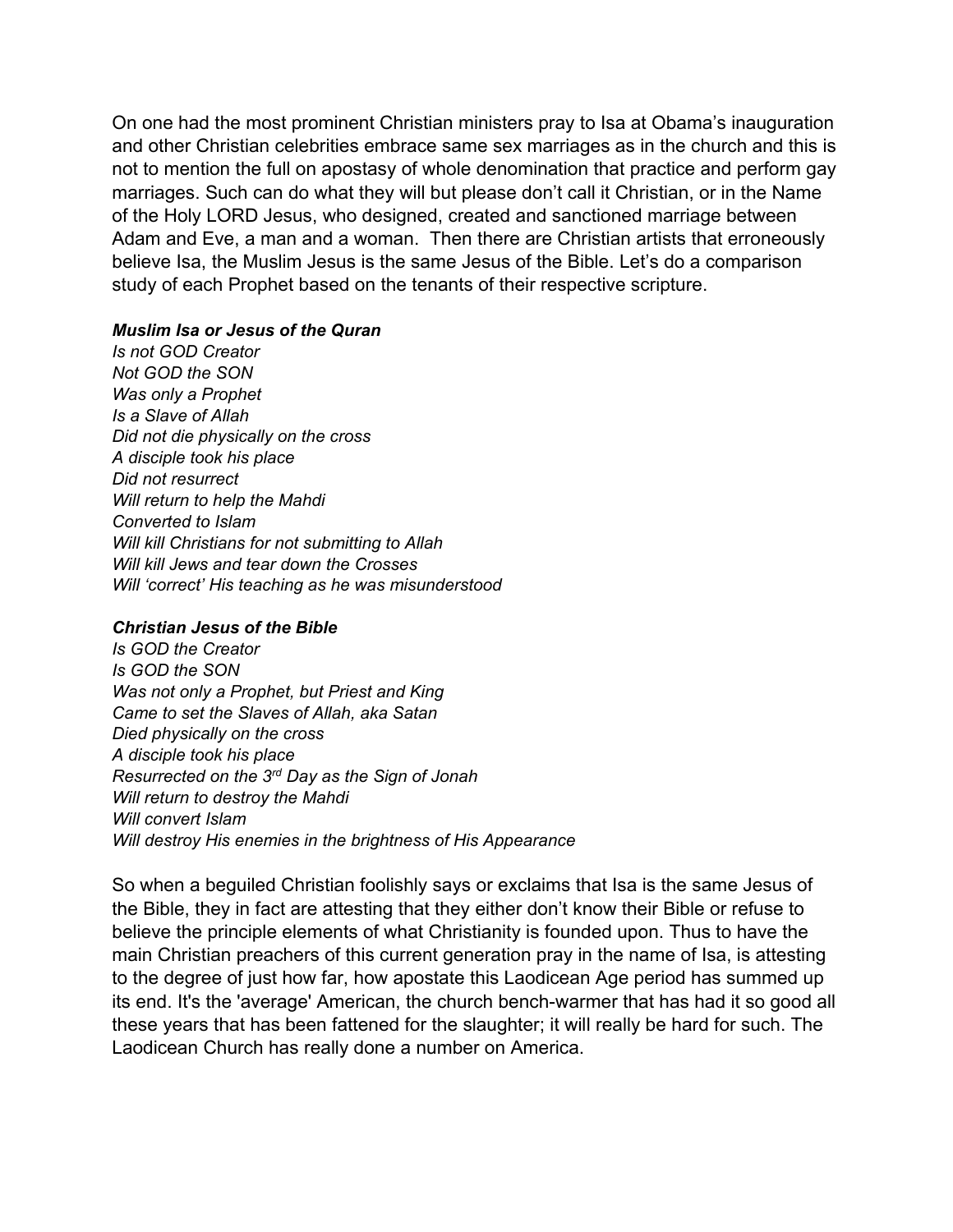## **United States of Laodicea**

In general, most Christians are not prepared, spiritually for what is coming to America. Such have not been taught the deep promises of the LORD because they have been feed with lullaby entertainment and just spiritual milk...and really don't know how to 'trust the LORD' when it all will come crashing down. America has been so mesmerized by the 'show' and distractions. Consider this astonishing and frightful statistic of when America has gone through terrible times. At the time of the Stock Market crash of 1929, 90% if American lived in rural areas. Only about 10% of Americans lived in big cities.

Most Americans had home-grown garden plots and were self-sustaining for the most part. There was no national income tax to the degree that it is implemented now that's to the Money Changers of Jekyll Island (look it up) and yet it is estimated that nearly 3 to 4 million Americans died of starvation when there was only 120 million in the nation. Now in this current time it is 90% of Americans that live in big metropolitan centers. Only about 10% of Americans live in rural areas and can sustain themselves off the land. If one does a straight proportion, this would mean that in today's numbers 8-10 million would die of starvation outright if and when the Stock Market collapses. This statistic would be valid if 90% still lived in farms and had victory gardens, this is not the case.

*3/120 = x/320 120x = 320(3) or 960 x = 120/960 x= 8 million*

Today in America, there are over 50 million on some type of full to partial food stamps and the real unemployment is around 20-23%. What would one think if a similar Stock Market crash occurred that could be worse? Based on the inverted statistics, it would be 50-70 million at least if not 1/3 of the total population that would die of starvation, mostly in the cities. It is that serious knowing what is on the horizon for America. When mass martyrdom comes to America, if pre or post Rapture, it will take a special calling for any of GOD's true People as martyrdom requires. As a whole, the American Church until then has not experienced that nor are they prepared for what is possibly coming.

Jesus promised the Church that wrath and judgment are not to be experienced by the Bride of Christ. But if dark and evil days are ahead before the Rapture, then the LORD will allow persecution not seen or experienced in America before, Yet even if it were to be so as *Shadrach*, *Meshach, and Abednego* stated to the King, *'Our GOD is able to*  deliver us, but if He does not, we will not bow down to your idol'. Even if it were so, then she, the Bride of Jesus of all that have been persecuted based on history knows better than all of the suffering she has had to endure throughout the Church Age. The point is that the Church Age has been about persecution that the LORD Jesus clearly said would occur and has permitted, but not wrath or judgment.